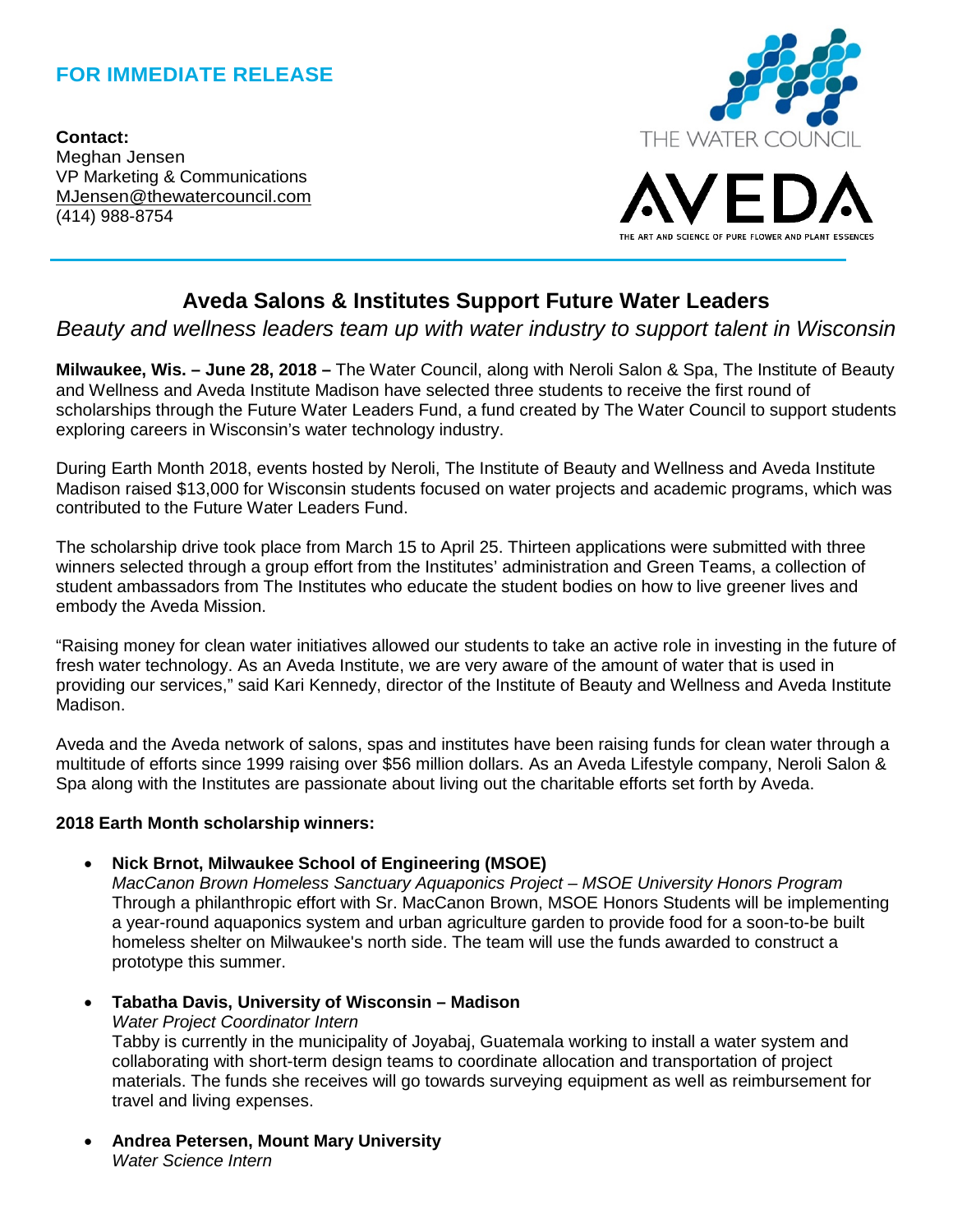Andrea is working for Stonehouse Water Technologies where she invented a new nitrate removal technology and is wrapping up her final semester of undergrad. This scholarship will go toward developing a parasite removal technology and tuition.

"At the heart of any water technology company, water utility, or the creation of groundbreaking innovations are talented and motivated individuals that want to solve tomorrow's water challenges," stated Dean Amhaus, president and chief executive officer of The Water Council. "We are extremely grateful to be able to partner with this trifecta of companies, who are not only committed to improving water issues, but carry that commitment to supporting the development of this next generation of water leaders."

The Fund began as a contribution to support student chapters of The Water Council from We Energies Foundation in honor of Paul Jones, who recently retired from the WEC Energy Group board of directors in late 2017. Mr. Jones is also a co-founder and co-chair of The Water Council board of directors. The Fund then grew to support students across Wisconsin with scholarships to help them grow their experience and interest in the water industry.

"We are pleased to have partnered with The Water Council to establish the Future Water Leaders Fund with a grant from the We Energies Foundation. Water is a vital resource that we are focused on protecting through responsible environmental stewardship. We hope the fund encourages tomorrow's leaders to pursue careers and projects that continue to safeguard our essential water supply," said Beth Straka, vice president of the We Energies Foundation and senior vice president of corporate communications and investor relations of WEC Energy Group, the holding company of We Energies.

Media is encouraged to attend the awards ceremony on June 28 at 2:30 pm during the 11<sup>th</sup> annual Water Leaders Summit at The Garage at the Harley-Davidson Museum®. For more information please visit [www.waterleaderssummit.com](http://www.waterleaderssummit.com/) or contact Meghan Jensen at [mjensen@thewatercouncil.com](mailto:mjensen@thewatercouncil.com) or (414) 988- 8754.

###

#### **About The Water Council**

Headquartered in the Global Water Center in Milwaukee, Wisconsin, next to the world's largest freshwater system, The Water Council is a non-profit organization that drives economic, technology and talent development to support the global water industry. As the leading U.S. cluster, and one of the most powerful water technology hubs in the world, the organization convenes global water leaders and supports more than 190 members from small and mid-sized businesses and large global corporations to engineers, entrepreneurs, utilities, government agencies, education programs and non-profits, with valuable services, programming and networking opportunities. [www.thewatercouncil.com.](http://www.thewatercouncil.com/)

#### **About Neroli Salon & Spa**

Neroli Salon & Spa was founded in 1993 to provide guests with an indulgent sanctuary of Aveda salon and spa services. The skilled team of professionals will create a unique, personal experience for you. There are currently 6 convenient locations, Downtown, Brookfield, Bayshore, East Side, Mequon and Downtown Madison. www.nerolisalonspa.com

#### **About The Institute of Beauty and Wellness**

The Institute of Beauty and Wellness is owned by Susan Haise. Susan founded The Institute of Beauty and Wellness in 1994 as The Skin Institute Esthetic Training Center and expanded the program offerings into Massage Therapy, Cosmetology, Barbering, Manicuring, Ayurveda, Yoga, and Instructor Training. [http://www.ibw.edu](http://www.ibw.edu/)

#### **About Aveda Institute Madison**

Aveda Institute Madison is located in the heart of the UW Madison campus in the East Campus Mall and is owned by Susan Haise. They offer 6 programs: Cosmetology, Barbering, Esthiology, Massage, Manicuring and Ayurveda Esthetics and are open for services to the public Monday-Saturday. www.avedainstitutemadison.com

#### **About We Energies Foundation**